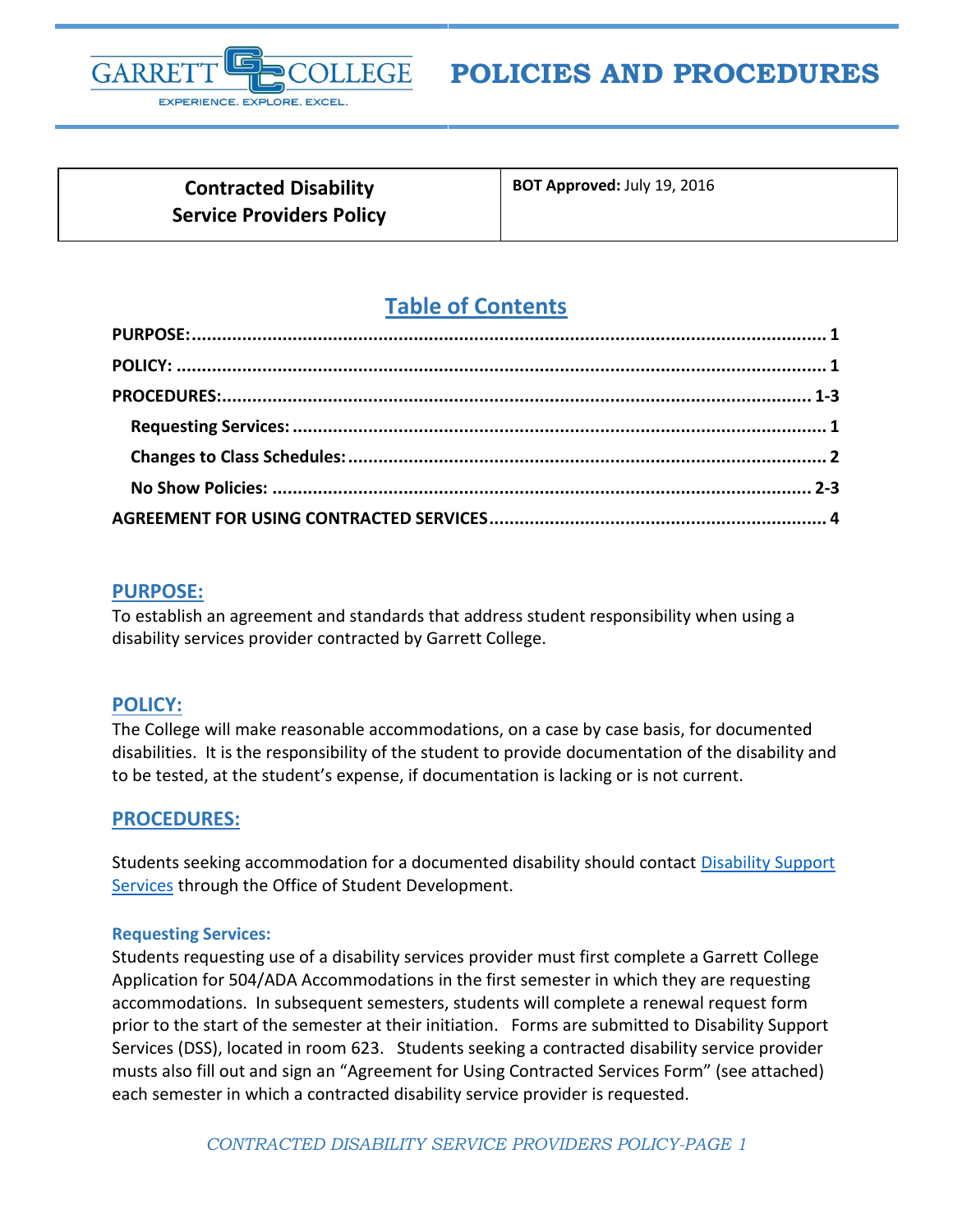#### <span id="page-1-0"></span>**Changes to Class Schedules:**

EXPERIENCE. EXPLORE. EXCEL.

Students are responsible for notifying the Disability Support Services (DSS) office representative if there are any changes to their class schedules. These changes could include adding or dropping a class, altering class meeting times, or moving to different classroom locations. Failure to notify the DSS office representative could result in a delay in services.

#### <span id="page-1-1"></span>**No Show Policies:**

GARRE

Students must contact the Disability Support Services (DSS) office representative by email when they will be absent from class. Students will be expected to make a good faith effort at contacting the DSS office representative at least 48 hours in advance of missing class or of arriving late to class. Failure to contact the DSS office representative in advance will be considered a "no-show." If a student is late to class on three (3) separate occasions (days) without prior notification, it will count as a no-show. "Late" is defined as arriving for class 10 minutes or more after the start of class.

#### **The following procedures apply to absent students for whom contracted services have been provided by the College:**

- 1. Upon notification that a student did not attend classes on a given day and did not contact the DSS office representative in advance, a "no-show" will be entered into the student's record.
- 2. With the second occurrence of the student not attending classes on a given day and not contacting the DSS representative in advance, a warning email will be sent to the student's Garrett College email account, indicating that two no-shows have accrued and that a third will result in a suspension of services.
- 3. With the third no-show, an email will be sent to the student's college account explaining that services have been suspended pending a meeting with the DSS team to discuss reinstatement. Reinstating services could take up to two (2) weeks.

Service providers are required to report all student absences and late arrivals to the DSS office representative for documentation.

#### **It is the student's responsibility to:**

1. Obtain missed material prior to the next class meeting from classmates, the syllabus, or the instructor. Service providers are not responsible for providing missed information due to student absences. Class attendance is a top predictor of academic success, and all students are strongly encouraged to attend classes and to actively participate in assigned learning activities. If a student misses class or chooses not to pay attention during class (e.g. texting, daydreaming, etc.), the service provider is not responsible for repeating missed materials.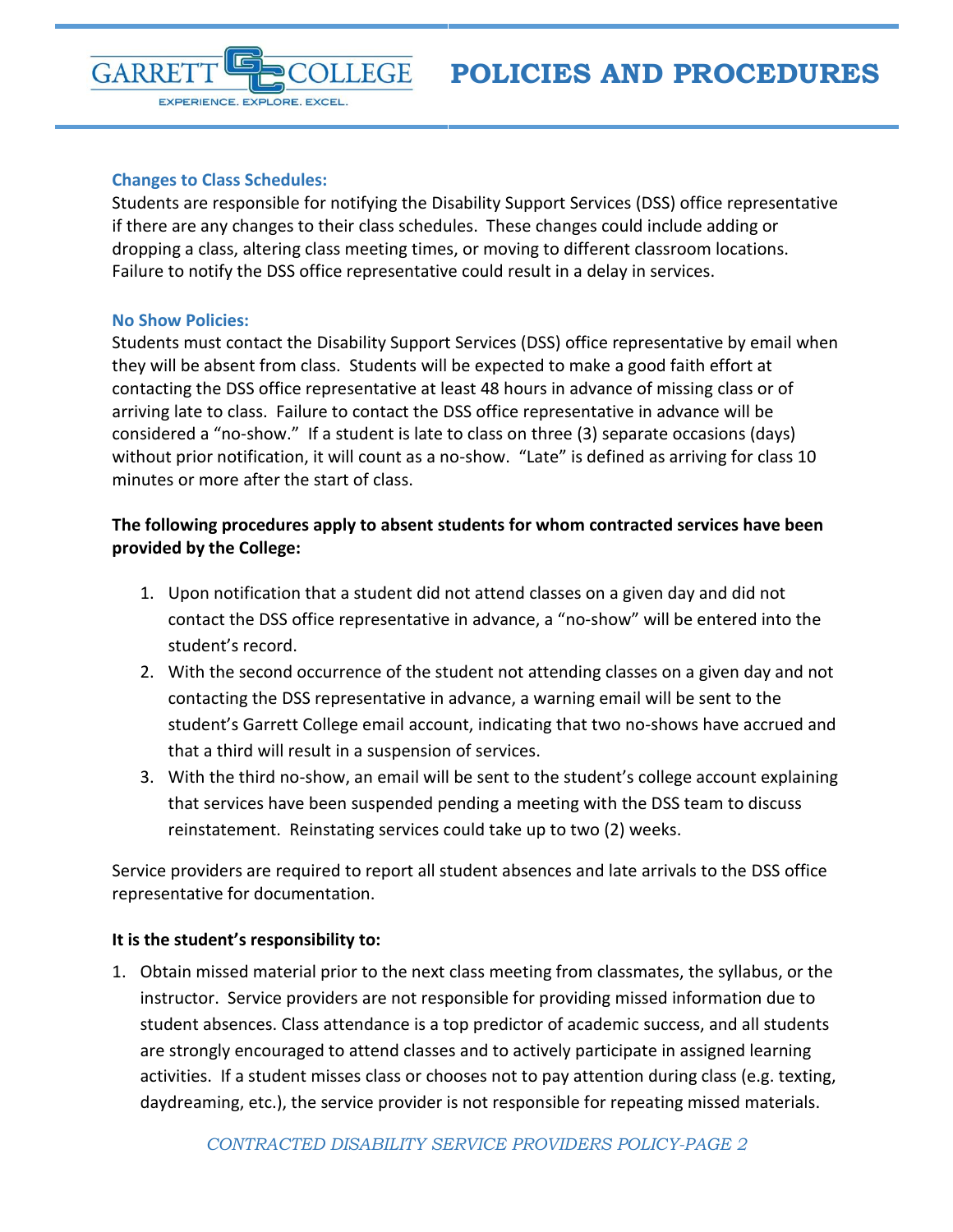**POLICIES AND PROCEDURES**

- 2. Contact the DSS office representative by email at least 48 hours in advance of missing class. Failure to do so will result in a no-show being entered in the student record.
- 3. Contact the DSS office representative with any questions or concerns as soon as those issues arise.
- 4. Introduce themselves to service providers on first day of class.
- 5. Inform the DSS office representative of any changes to schedules, including time changes, dropped classes, added classes, or room changes.
- 6. Notify the DSS office representative as soon as possible if a service provider does not come to class.
- 7. Discuss difficulties understanding the service provider with the provider first. If the difficulty persists, talk with the DSS office representative.
- 8. Communicate any class-related questions or concerns to course instructors.

#### **It is the service provider's responsibility to:**

EXPERIENCE. EXPLORE. EXCEL

1. Be and remain qualified.

GARRE

- 2. Abide by their code of professional ethics at all times.
- 3. Enroll in **Regroup Emergency Notifications** (see the Emergency Information section of the Garrett College Webpage for instructions on how to sign up at: [www.garrettcollege.edu/emergency-information.php\)](http://www.garrettcollege.edu/emergency-information.php) for notifications on Garrett College delayed openings, class cancellations, and closings. Regroup will be the College's method for communicating college-wide schedule changes to service providers.
- 4. Report all student no-shows to the DSS office representative for documentation.
- 5. Attend all assigned classes on time. If service provider needs to miss a class session, the provider will notify the DSS office representative as soon as possible by email.

## **NOTE: Students must fill out and sign the attached "Agreement for Using Contracted Services" form each semester that they are seeking a contracted disability service provider.**